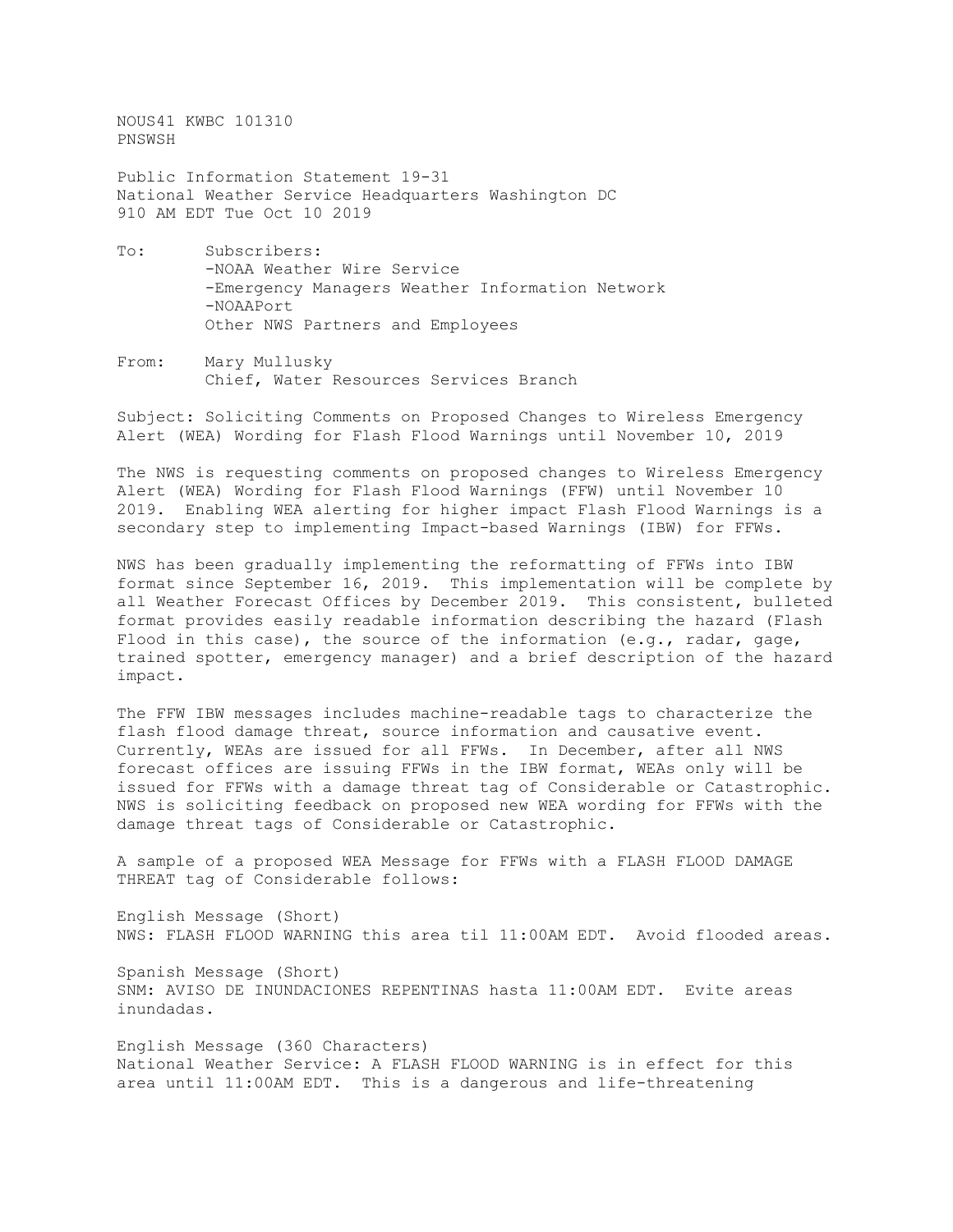situation. Do not attempt to travel unless you are fleeing an area subject to flooding or under an evacuation order.

Spanish Message (360 Characters) Servicio Nacional de Meteorologia: AVISO DE INUNDACIONES REPENTINAS en efecto para esta area hasta las 11:00AM EDT. Esta es una situacion peligrosa y amenaza la vida. No intente viajar a menos que sea para abandonar un area propensa a inundaciones o bajo una orden de desalojo.

A sample of a proposed WEA Messages for FFWs with a FLASH FLOOD DAMAGE THREAT tag of Catastrophic follows:

English Message (Short) NWS: FLASH FLOOD EMERGENCY this area til 11:00AM EDT. Avoid flooded areas.

Spanish Message (Short) SNM: EMERGENCIA DE INUNDACIONES REPENTINAS hasta 11:00AM EDT. Evite areas inundadas.

English Message (360 Characters) National Weather Service: A FLASH FLOOD EMERGENCY is in effect for this area until 11:00AM EDT. This is an extremely dangerous and lifethreatening situation. Do not attempt to travel unless you are fleeing an area subject to flooding or under an evacuation order.

Spanish Message (360 Characters) Servicio Nacional de Meteorologia: EMERGENCIA DE INUNDACIONES REPENTINAS en efecto para esta area hasta las 11:00AM EDT. Esta es una situacion extremadamente peligrosa y amenaza la vida. No intente viajar a menos que sea para abandonar un area propensa a inundaciones o bajo una orden de desalojo.

There will be no change to the information included in the FFW segment header block, including the Valid Time Event Code (VTEC) and Hydrologic VTEC (H-VTEC) strings nor will there be a change to the criteria for warning dissemination through other systems (e.g., NOAA Weather Radio, Emergency Alert System on radio and TV broadcasts). The characterization of the flash flood damage threat, source information and causative event, along with examples of FFWs in IBW format, are contained in the Product Description Document (PDD) at the link below:

## [https://nws.weather.gov/products/PDD/IBWforFlashFloods\\_2019.pdf](https://nws.weather.gov/products/PDD/IBWforFlashFloods_2019.pdf)

WEA is a joint effort between the Federal Communications Commission, the Federal Emergency Management Agency (FEMA), and the wireless industry that allows emergency alerting authorities to geographically target emergency messages to mobile devices, primarily cell phones. The NWS will provide messages to WEA for hazards believed to be life-threatening and that have consequences that can be mitigated or minimized by immediate action. More information about WEA can be found at:

<https://www.weather.gov/wrn/wea>